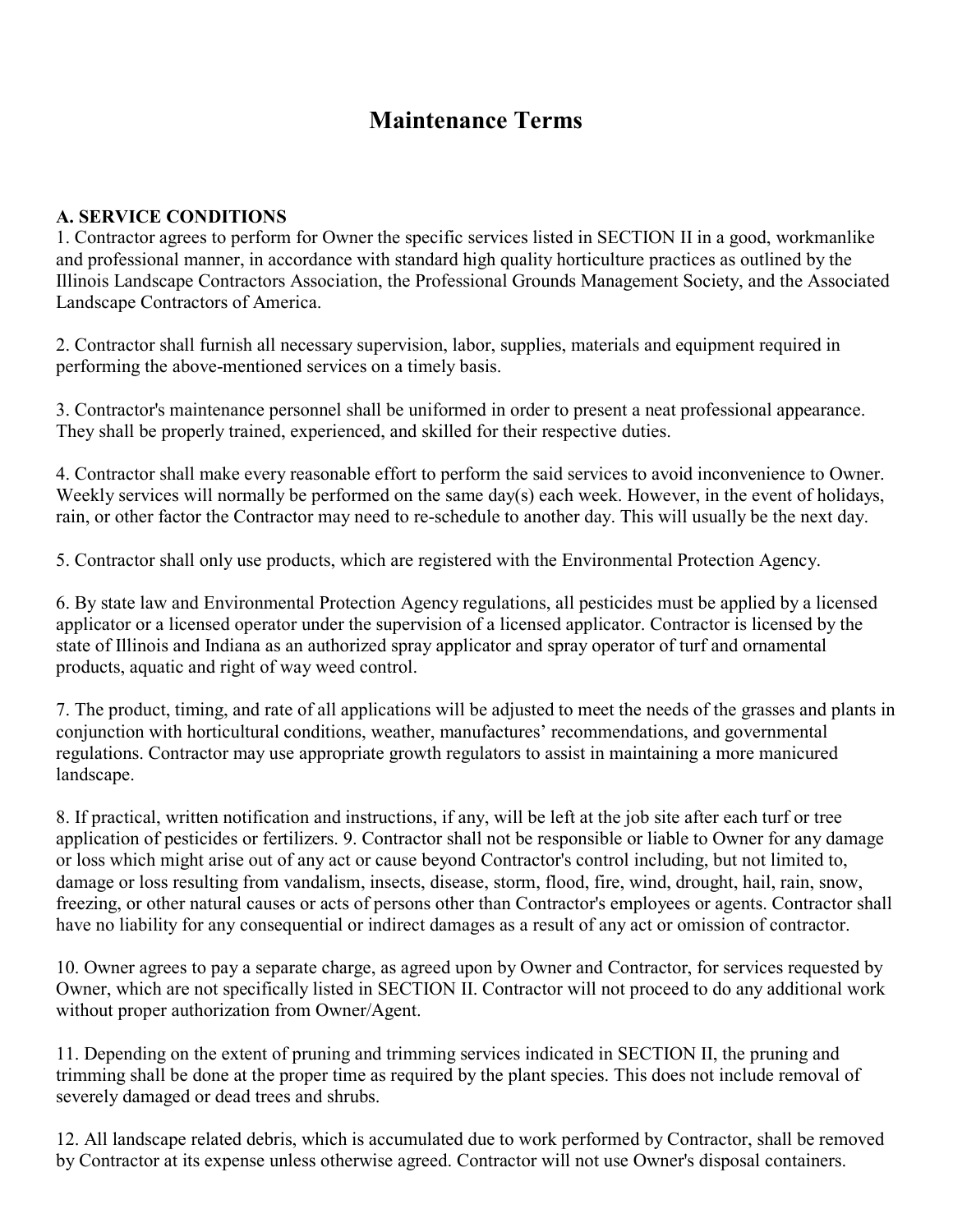13. As professional trained horticulturalists, we will manage your site; therefore, actual occurrences may vary as determined by weather, climate patters and specific plant/turf needs.

## **B. INSURANCE COVERAGES**

1. Contractor shall, at its sole expense and for the period of this Agreement, carry and maintain, in full force and effect, general liability & automobile liability insurance for bodily injury property damage in the amount of \$1,000,000.00, statutory Workman's Compensation Insurance, and Commercial Umbrella liability of \$2,000,000.00.

2. Contractor agrees to indemnify and save harmless Owner against liability, damage, loss, claims, demands, and actions, including personal injury, death, or property damage, arising out of any act by, or negligence of Contractor, its employees, or agents, while engaged in the performance of the services described in this Agreement, and for which Contractor is legally held responsible.

3. Upon request, Contractor shall furnish Owner with a copy of the certificate of Insurance showing that the above insurance is in force and effect, stating policy numbers, effective dates, expiration dates and limits of liability there under. Contractor agrees that nothing contained in this paragraph shall limit or release Contractor from its obligations otherwise provided for in this Agreement, including assumption of liabilities and indemnification's to Owner. Contractor's insurance coverage shall not be reduced or canceled without twenty (20) days notice to Owner.

4. Watering of turf areas, shrubs, trees, and other plant material is not included in this Agreement and shall be the sole responsibility of Owner. Contractor will give recommendations for watering so as to promote a healthy landscape. Watering services are available and may be contracted under a separate agreement, if requested.

## **C. STANDARD CONDITIONS AND PROVISIONS**

1. In the event Owner fails to pay Contractor as provided herein or fails to pay for other work completed by Contractor, Contractor may terminate this Agreement and the services and work described herein upon written or verbal notice to Owner. In the event of such termination, Contractor shall promptly remove all material provided under this Agreement and all of Contractor's equipment from Owner's premises. After such termination, Contractor shall have no further obligation to Owner to provide the services or perform the work herein described, provided however that termination by Contractor shall not affect any remedy or remedies for payment or otherwise to which Contractor is legally entitled.

2. In the event that Contractor fails to provide the services or perform the work herein described, Owner shall have the right to terminate this agreement effective thirty (30) days after Contractor's receipt of Owner's written notice to terminate. Such written notice shall specify the work or services not performed by Contractor. Upon termination, Contractor shall promptly remove all material provided, however, that termination by Owner shall not affect Contractor's right to payment for services rendered prior to the termination.

3. Neither party shall be liable for damages by reason of any delay in completion of the work hereunder due to causes beyond its control and without its fault or negligence, including, but not limited to, acts of God, or of the public enemy, acts of the government, fires, floods, epidemics, quarantine restrictions, strikes, and unusually severe weather.

4. If Owner shall stop Contractor from performing any work under this Agreement, except in compliance with SECTION VI.C.2. above, Owner shall be liable to Contractor for all damages sustained by Contractor as a result of such stoppage.